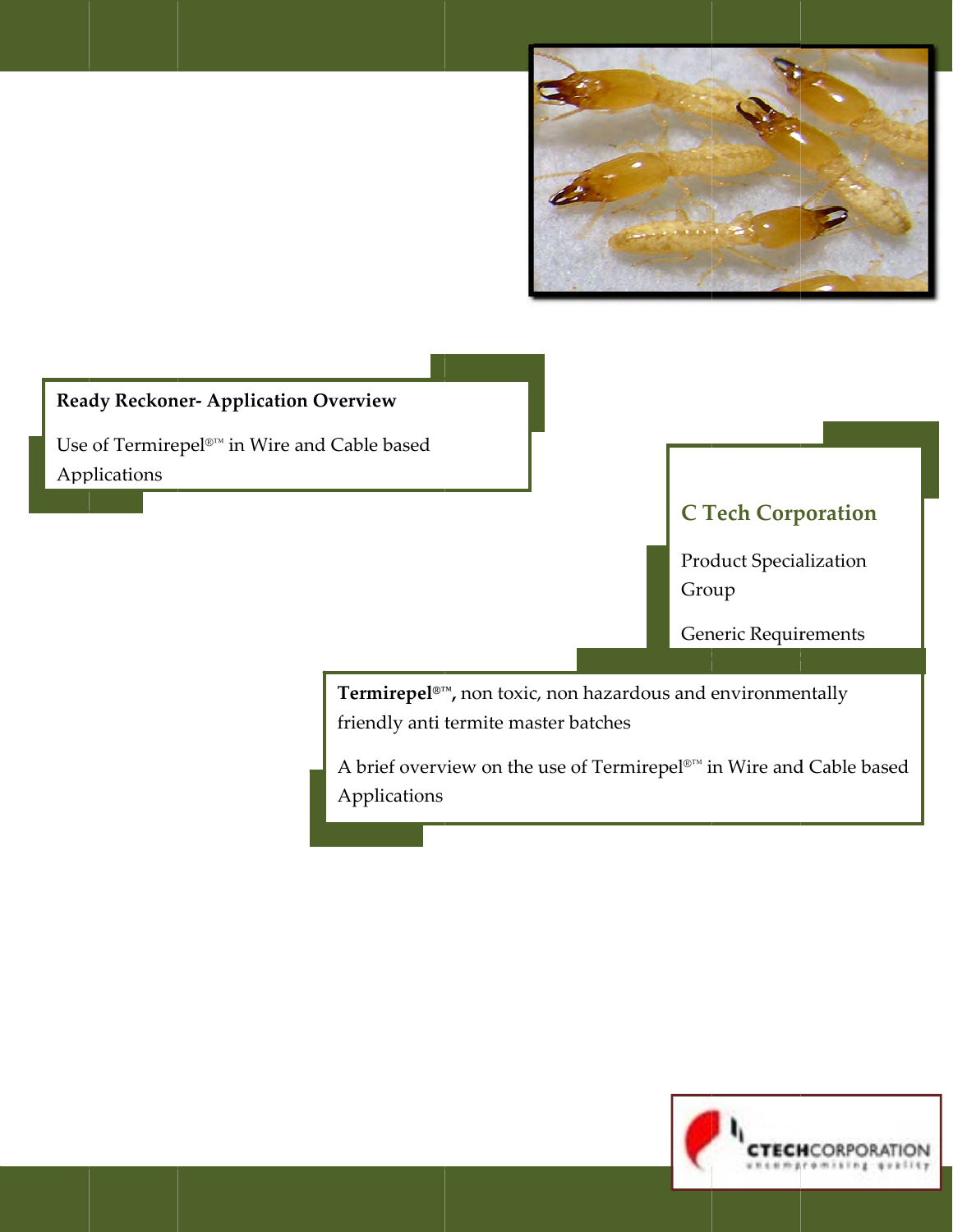# **TECHNICAL NOTE**

## **TERMIREPEL®™ FOR WIRE AND CABLE APPLICATIONS**

Termirepel®™ is a non‐toxic, non‐hazardous, environmentally safe additive specially developed for use as a master batch in polymeric applications as well as in coating applications.

Termirepel®™ does not kill but keeps the pests away by making use of the sensory mechanisms. It is a product of Green Technology and is applicable for a variety of uses in a multitude of sectors.

It is a broad spectrum aversive adept at repelling all species of termites as well as about 600 species of pests including termites, caterpillars, red and black ants, aphids, leafhoppers, beetles, mites, leaf borers and many more.

Wires and cables are especially susceptible to damage from termites. Termites not only attach natural materials like wood but even polymers and other synthetic materials. Buried cable networks especially are the most affected by subterranean termites.

# **LOSSES DUE TO TERMITE ATTACK IN WIRE AND CABLE PROJECTS**

 Termites are one of the major causes of polymer damage. Electric wiring, plug switches and switchboards are all damaged by termites. The insects make mud tunnels from the nest to the surrounding structures. Termites have been known to damage utility poles, concrete electrical vaults, traffic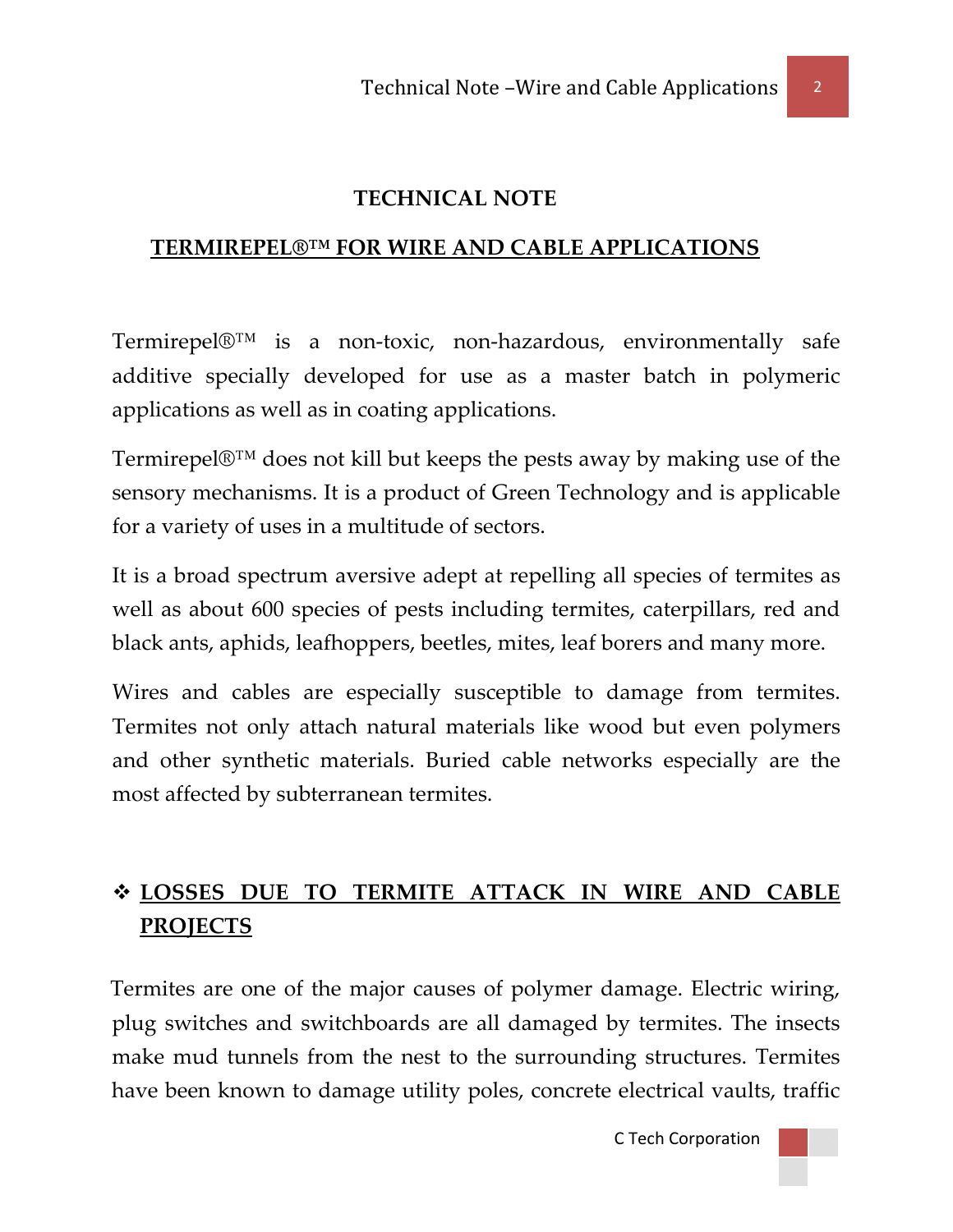control switch boxes, the seals on high-pressure water lines, foam and fiberglass insulation, wooden bridges, railroad ties, wharves, pilings under buildings, lime brick mortar, caulk, felt paper, roofing material, lead, copper, books, paintings, furniture and plastic pool liners.

Underground and above ground wires as well are susceptible to termite damage. Subterranean termites and other insects are known to feed on wires and cables which may be laid underground for transmission of



informat tion an purposes. This can lead to short circuits due to the exposed wires. Termites secrete F Formic ac id which damages s the wires indicated that other insects also damage wires and cables made from copper, iron and aluminum. This damage needs to be add dressed. and nd communication cables. Studies h have

Gas pipelines especially used in the city gas distribution systems are prone to attacks by aggressive subterranean termites and also other insects, as they are made of polymeric material. These pipelines are important as they are used to transport natural gas over long distances and thus can be dangerous in case of a gas leak. Hence this problem needs to be addressed

The current termiticides used are toxic and do not effectively solve the termite problem. Also their toxic and harmful nature prevents their use in a variety of applications. They also cannot be extruded along with wires and cables as they aren't compatible with polymer processing procedures and temperatures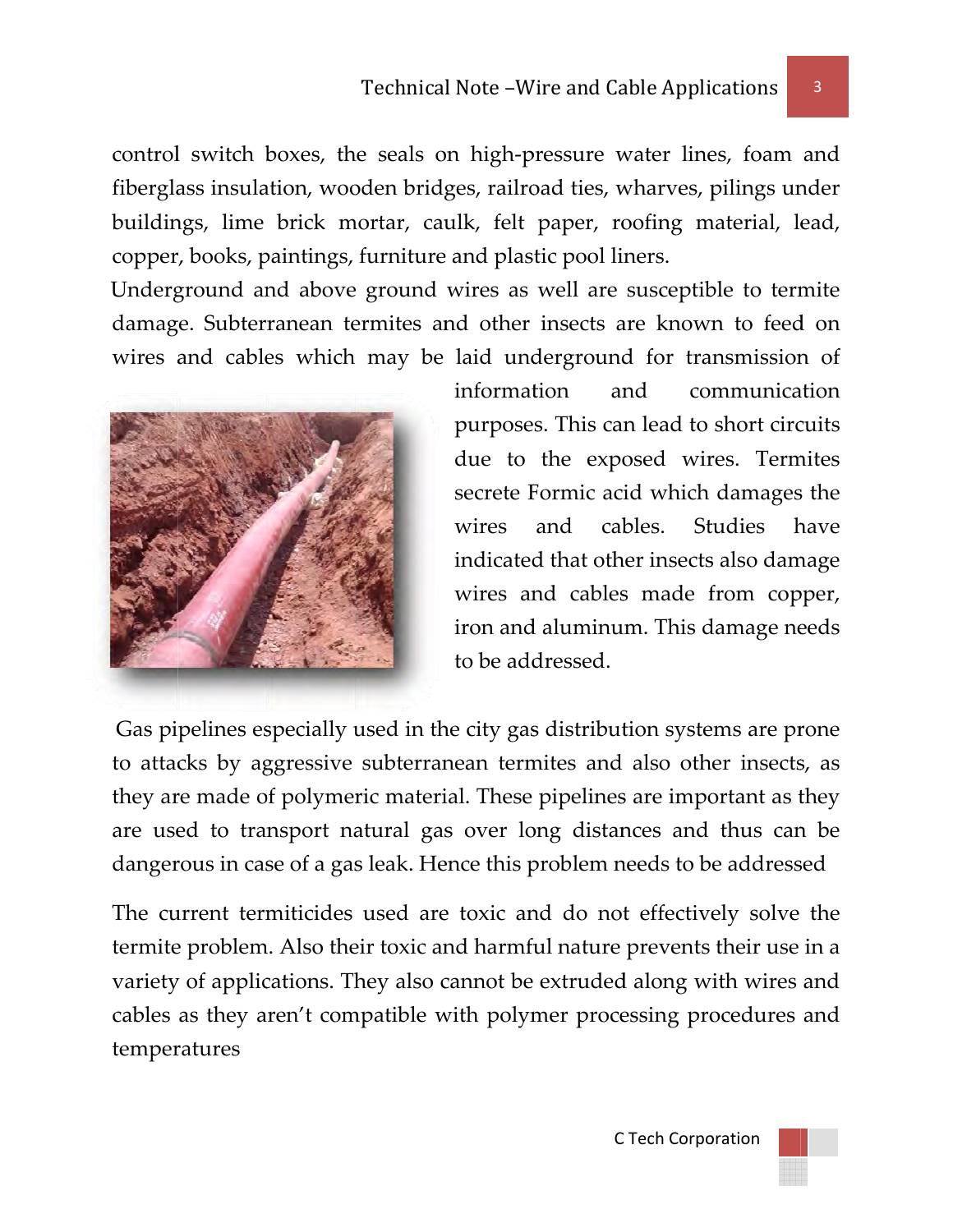### **SALIENT FEATURES**

- Non-toxic
- Non-hazardous
- Environmentally safe
- Acts as an aversive
- Large life span of 5-40 years
- Thermally stable at temperatures as high as  $1400^{\circ}$ C
- Does not leach into Groundwater and soil
- Does not volatize
- No harmful fumes
- Available as a LDPE and EVA masterbatch
- Can be customized according to customer requirement
- Inert in the polymer matrix
- Does not degrade in soil
- Chemically Stable
- Hazardous polymerization not likely to occur
- Not harmful if accidently inhaled or ingested
- Safe to add in pipes used for drinking water

## **THERMAL STABILITY**

Most of the termiticides and pesticides used volatize at high temperatures releasing harmful fumes. As temperature increases, vapor hazards increase. The vapors from many pesticides increase three to four times for each 10 C increase in temperature.

C Tech Corporation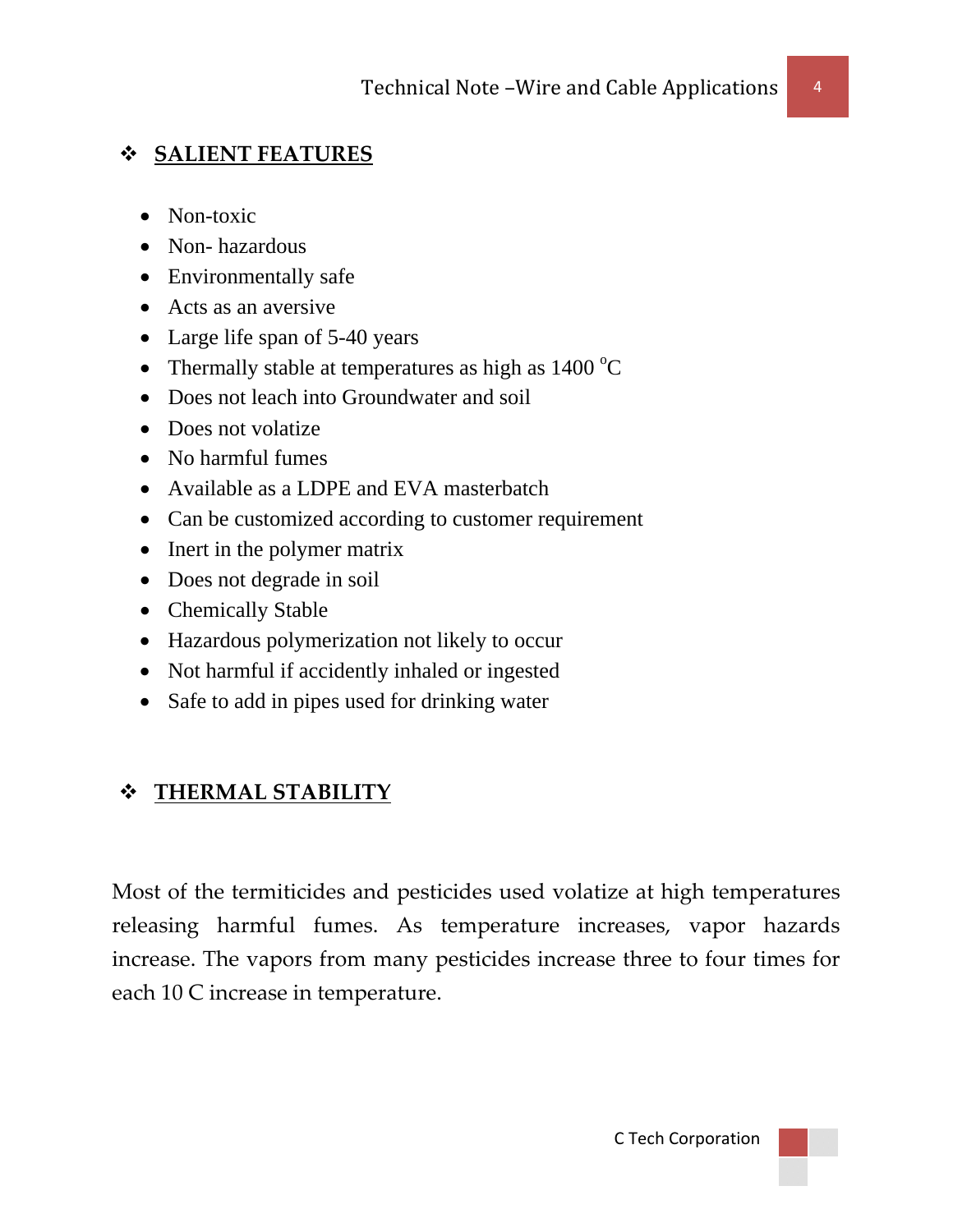Termirepel®™ is designed to withstand the high temperature of polymer processing. Termirepel®™ is stable up to 1400 C and hence is safe to use in severe temperature conditions.

Thus Termirepel®™ can safely be used even in high temperature applications with complete stability.



 **Thermal instability of commonly used insecticides** 

# **NON‐TOXICITY**

The Lethal Dose and Lethal Concentration are used to determine the toxicity of most chemicals. The testing is mostly done with termites and mice. The LD50 is a method to measure the toxicity of a material. It is the amount of a chemical substance per 100 grams or per kilogram of the weight of the test animals that would cause the death of half (50%) of the test species.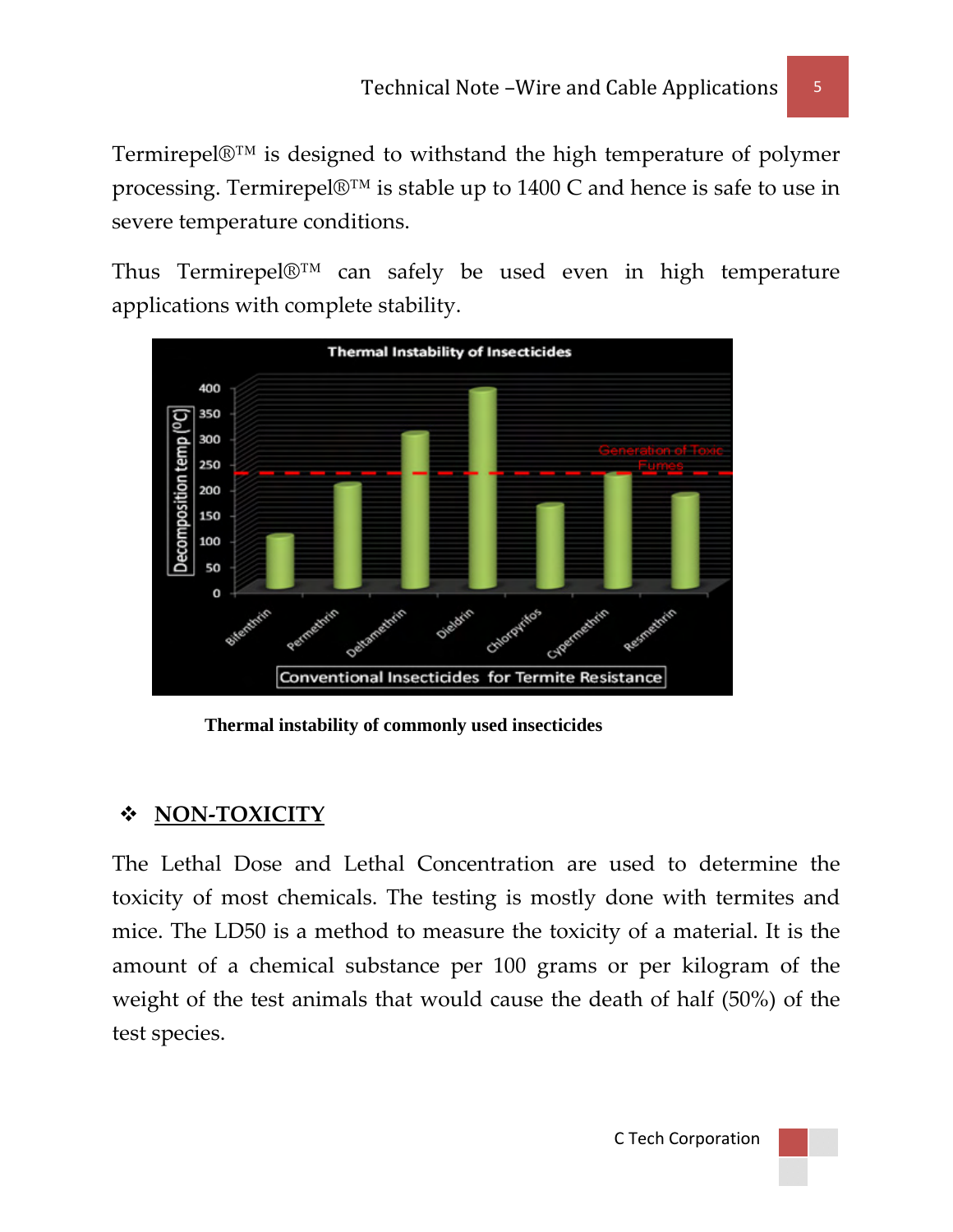Lower the LD50 value, higher is the toxicity as lesser quantity of the substance is enough to cause toxic effects. Termirepel®™ has a very high LD50 value thus showing its non toxic nature.



**The non-toxicity of Termirepel®™ when compared with harmful termiticides** 

# **CRITICAL PARAMETERS**

| Sr. | Property      | <b>Test</b>                  | Limits prescribed                                                   |
|-----|---------------|------------------------------|---------------------------------------------------------------------|
| No. |               |                              |                                                                     |
|     | Effectiveness | Anti-termite                 | testing for   Weight $loss < 2\%$                                   |
|     |               |                              | evaluating the bioefficacy of $\vert$ Average gnawing factor < 0.02 |
|     |               | finished<br>sample<br>the    |                                                                     |
|     |               | comprising<br>0t             |                                                                     |
|     |               | Termirepel®™                 |                                                                     |
|     | Non toxicity  | LD50<br>Oral<br>for<br>tests | Acute<br>Oral<br>LD <sub>50</sub><br>rat                            |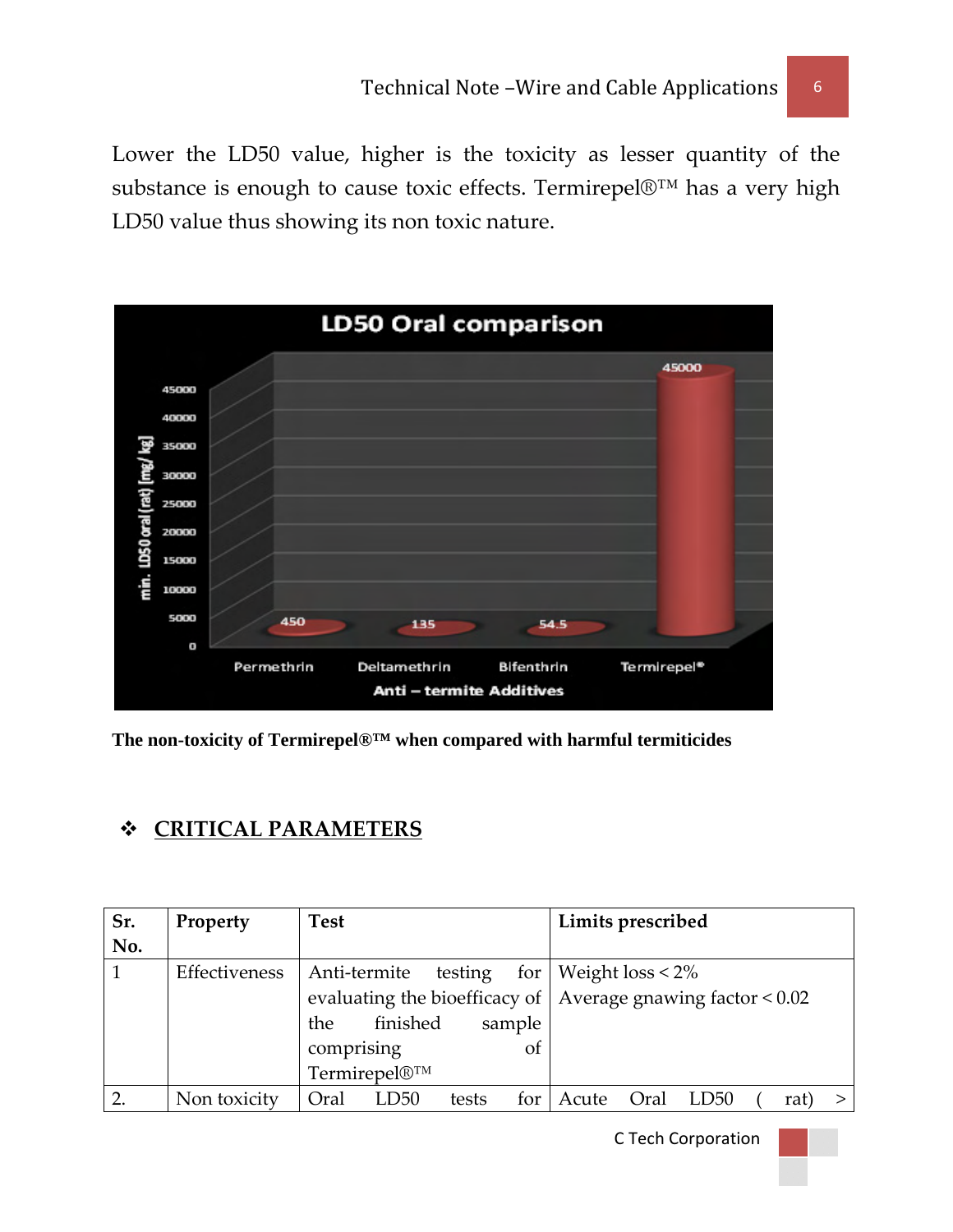|                |               | evaluating the toxicity of 8000mg/kg                                           |                                      |
|----------------|---------------|--------------------------------------------------------------------------------|--------------------------------------|
|                |               | the masterbatch                                                                |                                      |
| 3.             | life<br>Long  | Accelerated ageing tests                                                       | Weight loss < 3%<br>Average          |
|                | span          | followed by anti-termite                                                       | gnawing factor $\lt$ 0.025 ( Here    |
|                |               | bioefficacy test to check the                                                  | initial weight would be the weight   |
|                |               | termite repellence of the                                                      | of the aged cable sample)            |
|                |               | aged cables                                                                    |                                      |
| $\overline{4}$ | Compatibility | <b>Tests</b><br>to<br>the<br>ensure                                            |                                      |
|                |               | mechanical properties<br>of                                                    |                                      |
|                |               | the finished sample are not                                                    |                                      |
|                |               | affected                                                                       |                                      |
|                |               | For wet core cable:                                                            |                                      |
|                |               | Proof test for minimum                                                         | $1\%$                                |
|                |               | strain level                                                                   |                                      |
|                |               |                                                                                |                                      |
|                |               | Peak Stripability force to $  1.3 \le F \le 8.9 N$<br>$\overline{\phantom{a}}$ |                                      |
|                |               | remove primary coating                                                         |                                      |
|                |               | of the fiber                                                                   |                                      |
|                |               |                                                                                |                                      |
|                |               | Dynamic<br>Tensile                                                             | Un-aged: $\geq$ 550KPSI (3.80 Gpa)   |
|                |               | Strength                                                                       | Aged: ≥440 KPSI (3.00 Gpa)           |
|                |               |                                                                                |                                      |
|                |               | Dynamic Fatigue                                                                | $\geq 20$                            |
|                |               |                                                                                |                                      |
|                |               | <b>Static Fatigue</b>                                                          | $\geq 20$                            |
|                |               |                                                                                |                                      |
|                |               |                                                                                |                                      |
|                |               | Fiber Macro bend<br>$\overline{\phantom{a}}$                                   | Fiber is coiled with 100 turns on 30 |
|                |               |                                                                                | $\pm$ 1.0 mm radius mandrel:         |
|                |               |                                                                                |                                      |
|                |               |                                                                                | $ \leq$ 0.05 dB at 1550nm            |
|                |               |                                                                                | $ \leq$ 0.5 dB at 1625nm             |
|                |               |                                                                                |                                      |
|                |               |                                                                                | Fiber is coiled with 1 turn around   |
|                |               |                                                                                | $32 \pm 0.5$ mm diameter mandrel:    |
|                |               |                                                                                | $ \leq$ 0.5 dB at 1550nm             |
|                |               |                                                                                | $ \leq$ 1.0 dB at 1625nm             |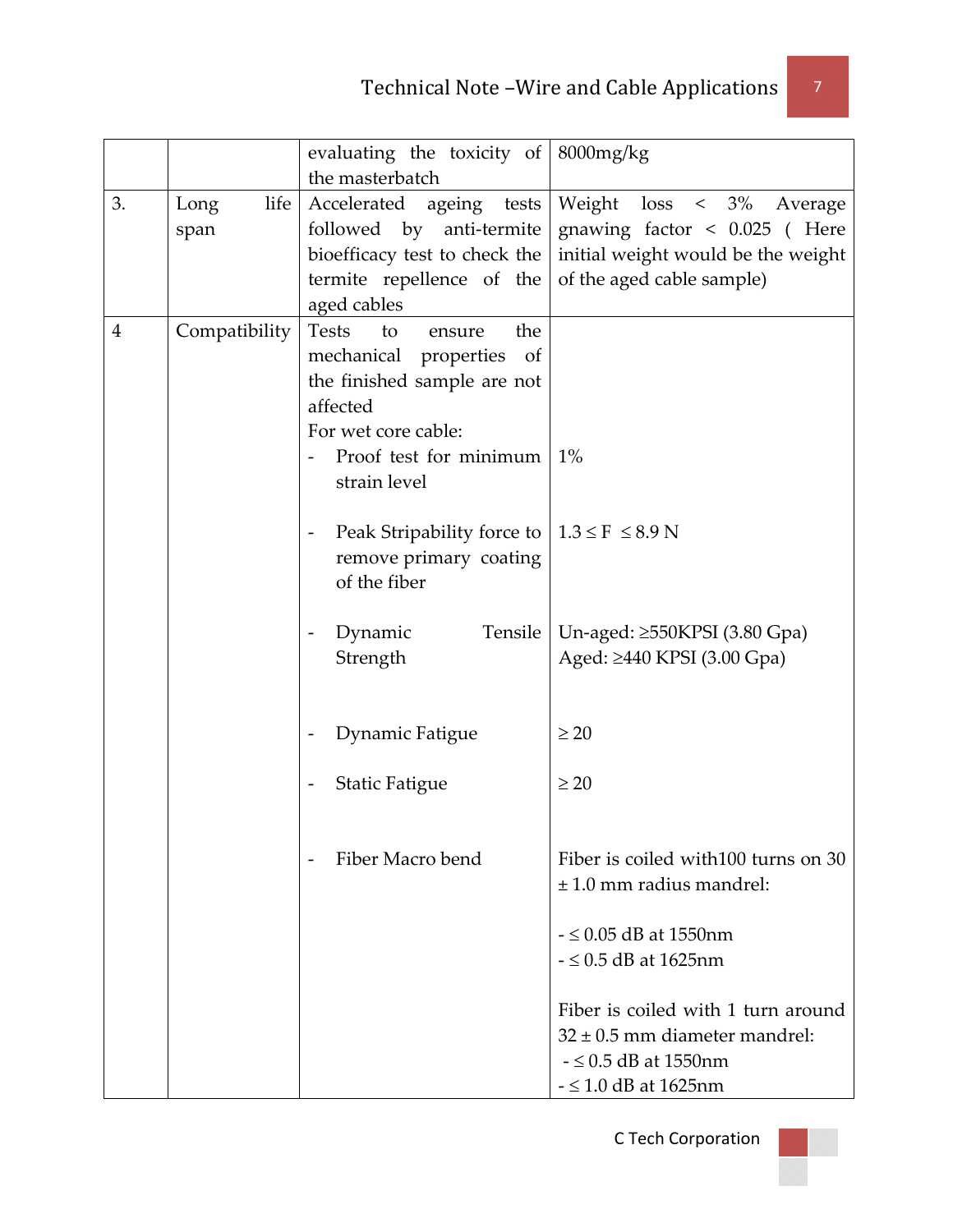|  |                          | Fiber Curl                                   | $\geq 4$ meters radius of curvature                                   |
|--|--------------------------|----------------------------------------------|-----------------------------------------------------------------------|
|  |                          | For Dry core cable:<br>Tensile strength Test | $\langle 0.25\%, \,$<br>change<br>Strain<br>in                        |
|  |                          |                                              | attenuation $< 0.05$ dB                                               |
|  |                          | <b>Abrasion Test</b>                         | No perforation & loss of eligibility<br>of the marking on the sheath. |
|  |                          | Crush<br><b>Test</b><br>(Compressive Test)   | Change in attenuation $\leq 0.05$ dB                                  |
|  | $\overline{\phantom{a}}$ | <b>Impact Test</b>                           | Change in attenuation $\leq 0.05$ dB                                  |
|  | $\overline{\phantom{a}}$ | Repeated Bending                             | Change in attenuation $\leq 0.05$ dB                                  |
|  |                          | <b>Torsion Test</b>                          | Change in attenuation $\leq 0.05$ dB                                  |
|  |                          | Kink Test                                    | Change in attenuation $\leq 0.05$ dB                                  |
|  |                          | Cable Bend Test                              | Change in attenuation $\leq 0.05$ dB,                                 |
|  |                          |                                              | sheath will not show any cracks                                       |
|  |                          |                                              | visible to the naked eye                                              |
|  | $\overline{\phantom{a}}$ | Cycling<br>Temperature                       | Change in attenuation $\leq 0.05$ dB                                  |
|  |                          | (Type Test)                                  |                                                                       |
|  |                          | Cable aging Test (Type<br>Test)              | Increase in attenuation $\leq 0.05$ dB                                |
|  |                          | Water Penetration Test                       | Seepage of water shall not be                                         |
|  |                          | (Type Test)                                  | more than 1 meter                                                     |
|  |                          | Test of Figure of 8                          | It shall be possible to make figure                                   |
|  |                          | on the<br>(Eight)<br>cable                   | of 8 of minimum 1000 meters of                                        |
|  |                          | (Type Test)                                  | the cable uncoiled from the cable                                     |
|  |                          |                                              | reel without any difficulty. No                                       |
|  |                          |                                              | visible damage shall occur.                                           |
|  |                          | Flexural Rigidity Test on                    | Change in attenuation $\leq 0.05$ dB,                                 |
|  |                          | the optical fiber cable                      | sheath will not show any cracks                                       |
|  |                          | (Type Test)                                  | visible to the naked eye                                              |
|  |                          | Static Bend test (Type                       | Change in attenuation $\leq 0.05$ dB,                                 |
|  |                          | Test)                                        | sheath will not show any cracks                                       |
|  |                          |                                              | visible to the naked eye                                              |
|  | $\overline{\phantom{a}}$ | Yield<br>Cable<br>Jacket                     | Un-aged: Minimum elongation                                           |
|  |                          | Strength And Ultimate                        | 400%                                                                  |
|  |                          | Elongation                                   | Aged: minimum elongation 375%                                         |

<u> 1989 - Johann Barnett, fransk politik (</u>

٦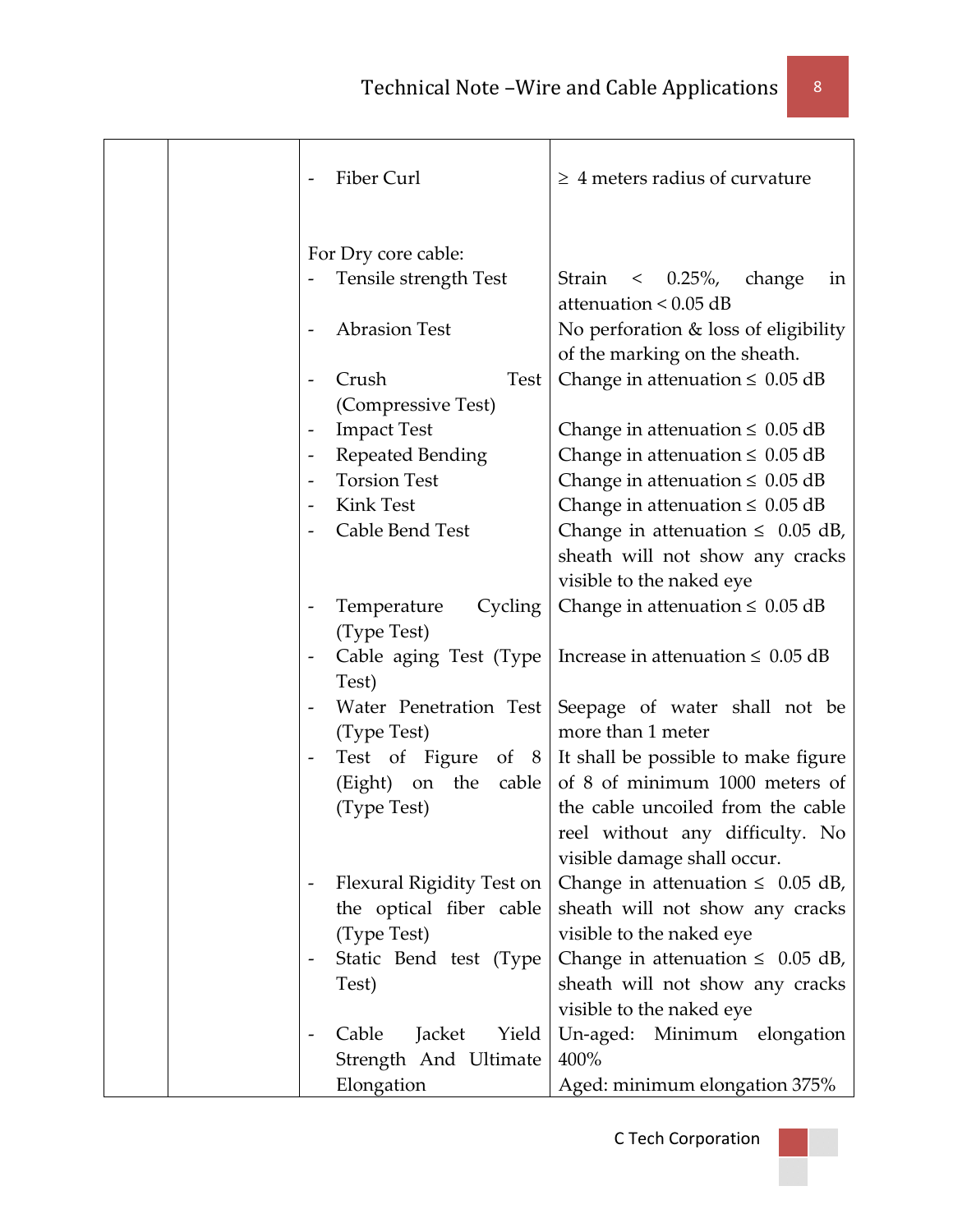#### **APPLICATIONS:**  $\frac{1}{2}$

Termirepel $\mathbb{D}^{TM}$  can be customized for use in the following ways

# > Fibre Optic Cables

Termirepel $\mathbb{D}^{TM}$  can be added to fibre optic cables to protect them against termite damage. It is useful in the transmission sector as well as the railway signaling sector.

# $\triangleright$  Gas Pipelines

Sensitive gas pipelines if damaged by termites can leak out the gas causing fire hazards. Termirepel $\mathbb{D}^{TM}$ added to the gas pipes prevents termites from damaging them.



# $\triangleright$  Signaling Cables

Railway signaling is one of the most important applications in which Termirepel®™ can be used. Outdoor railway signaling cables are suitable for control purpose in power & switching stations. Metallic armoring or fibre reinforced plastics, usually used are expensive and limit cable flexibility. Termirepel $\mathbb{D}^{TM}$  is both effective at preventing the damage due to termites and also not affected by the problems that affect metallic armoring and fibre reinforced cables.

## > Utility Poles

Termites also damage electric poles. They eat through the bottom of the poles and can also hollow out the entire interior of the pole. This can cause the poles to fall and cause accidents. There have been many instances of

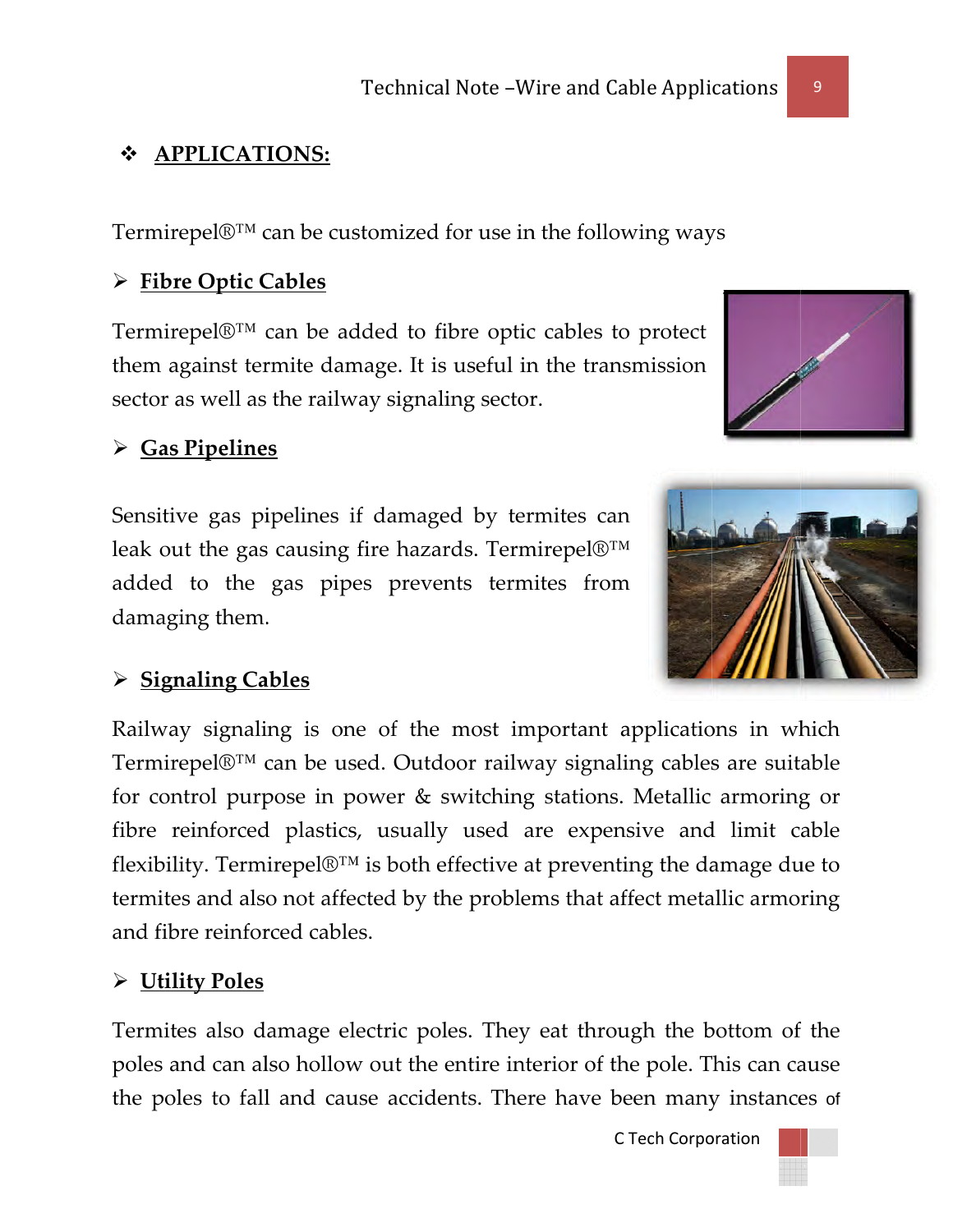termites damaging communication lines and compromising high-voltage cables. Termirepel $\mathbb{O}^{TM}$  added utility poles protect them from termite attack.

# $\triangleright$  Underground Telephone Lines

Termites and other insects also chew through plastic, rubber and lead to get to paper insulation in the telephone cable, destroying the pressure seal on the cable and exposing it to water damage. This hinders communication. Termirepel®™ added telephone lines can be protected from this damage.

### $\triangleright$  Power Lines

In New Orleans, USA there have been instances of termites having eaten into power lines - carrying 15,000 or 24,000 volts chewing through plastic, rubber and lead to get to paper insulation wrapped around copper wiring. Water eventually floods the cable and causes an explosion. At more than half of the sites where blowouts occur. Formosan termites have been found in adjacent manholes or their

mud trails running along the cables. This damage to the power cables and the subsequent loss can be prevented by using power cables to which Termirepel®™ has been added to protect against the termites.

## **SAFETY AND VERSATILITY**

• Termirepel $\mathbb{D}^{TM}$  is thermally stable and does not degrade on exposure to heat and light. It is soil stable and does not leach out to pollute the soil or air.







10